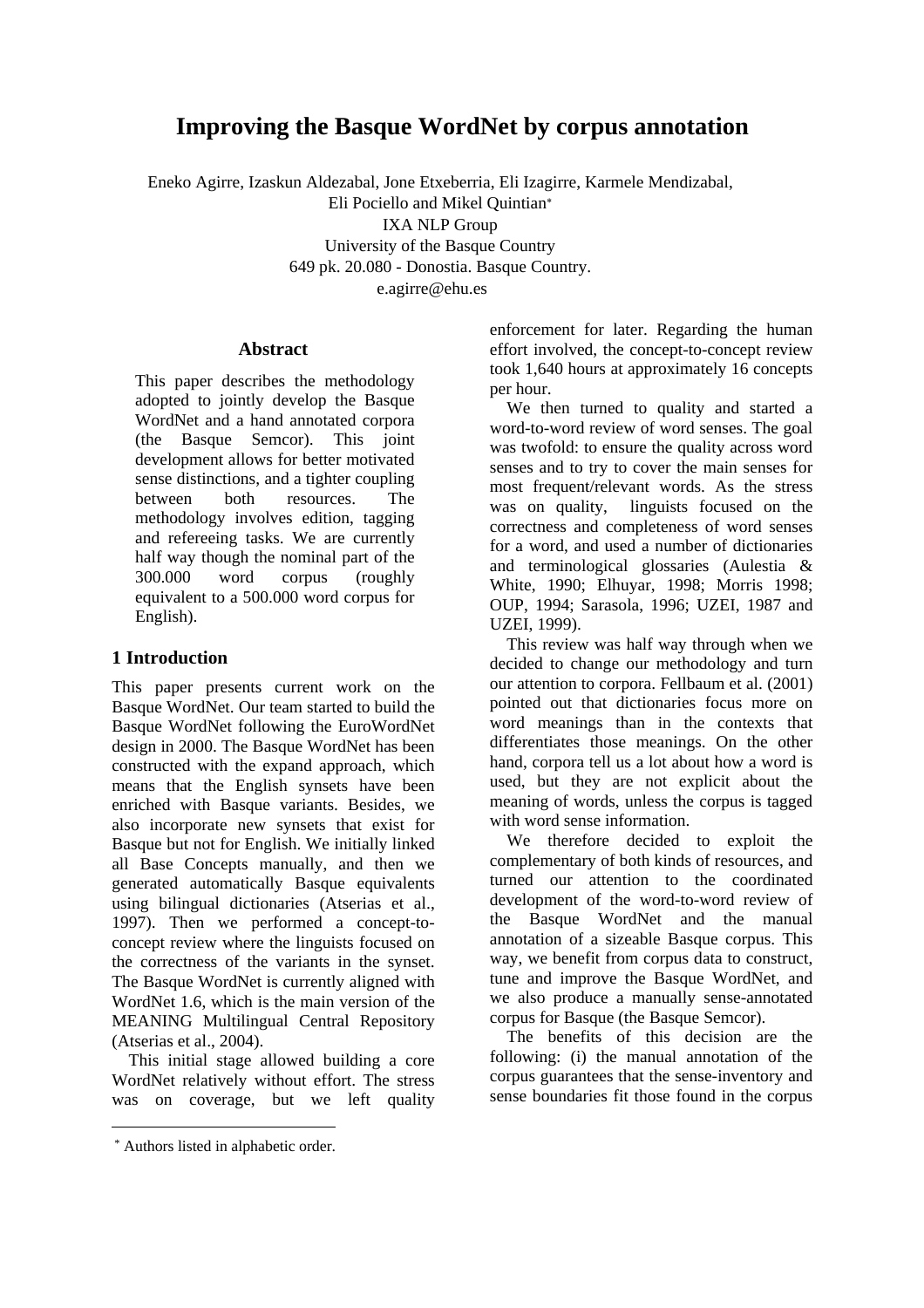(in particular all senses occurring in the corpus will be reflected in the Basque WordNet), (ii) the senses in the Basque WordNet are tuned to real occurrences of the words, and not only to existing monolingual dictionaries (thus ensuring that the synsets reflect the real usage of the words), (iii) the annotated corpus provides a companion resource both for enriching WordNet with richer semantic relations acquired from corpora (Atserias et al., 2004), including the relative frequency of the senses for a given word and (iv) the annotated corpus is indispensable to build word sense disambiguation programs for Basque.

This brief paper is structured as follows. We will first review the methodology used, followed by the figures regarding the current status. Lastly, the conclusions and future work are presented. Note that due to space constraints we have not included comparison to related work.

## **2 Methodology**

Five people, graduate linguistics students, take part in this project: a supervisor (part-time), an editor (part-time), two taggers (part-time) and a referee (full-time). The editor *edits* the Basque WordNet; he takes care of revising the synsets of the Basque WordNet. The two taggers independently tag all the examples for the target word, and the referee reviews the disagreements between both taggers and decides which the correct synset is.

The detail of the process is the following: the editor looks up a word in the dictionary, and checks whether all the senses are correctly represented in the Basque WordNet. In this process, he may add new synsets or delete incorrect ones according to a sample of the target corpus and the available monolingual dictionaries<sup>1</sup>. In some way, we can say that the editor is the one who decides the sense inventory of a word. The word to be reviewed by the editor is chosen from a word-list arranged in descending order by their frequency in the corpora. Monosemous words are left aside at this stage.

Once the sense inventory of a word is reviewed, the editor, the two taggers and the referee meet, read the glosses and examples given in the Basque WordNet and discuss the meaning of each synset. They try to agree and clarify the meaning differences among the synsets. The number of senses of a word in the Basque WordNet might change during this meeting; that is, linguists could agree that one of the word's senses was missing, or that a synset did not fit with a word. Then, the editor would update the Basque WordNet according to those decisions before giving the taggers the final synset list.

The two taggers independently tag the same examples for that word. The tagging method is based on what Kilgarriff (1998) called *transversal annotation*: instead of tagging the sentences in the corpora token by token, the taggers annotate word-type by word-type, that is, all the occurrences of a word first, then all the occurrences of another word, and so on. Through this approach, the semantic characteristics of each word are taken into consideration only once, and the whole corpus achieves greater consistency. In the other alternative, the linear process, the annotator must remember the sense structure of each word and their specific problems each time the word appears in the corpus, making the annotation process much more complex, and increasing the possibilities of low consistency and of disagreement between the annotators (Navarro et al., 2003).

The referee, helped by a program that computes the agreement rate (inter-tagger agreeent and kappa) and confusion matrix, reviews the disagreements and decides which is the correct tag(s). Finally, if new senses of a word have come out in the corpus, the referee will inform the editor, and the editor, after checking whether those new senses are correct, will add them in the Basque WordNet.

Below we can see the representation of this cyclic process:



The coordination of the whole team is quite complex, and we tried for all the team members to work as synchronized as possible. Incidentally we detected that taggers had some extra time, and decided that they could translate and localize the glosses of target words to Basque.

<span id="page-1-0"></span> <sup>1</sup> Consider that at this stage we are revising an imperfect Basque WordNet, so errors and omissions are possible.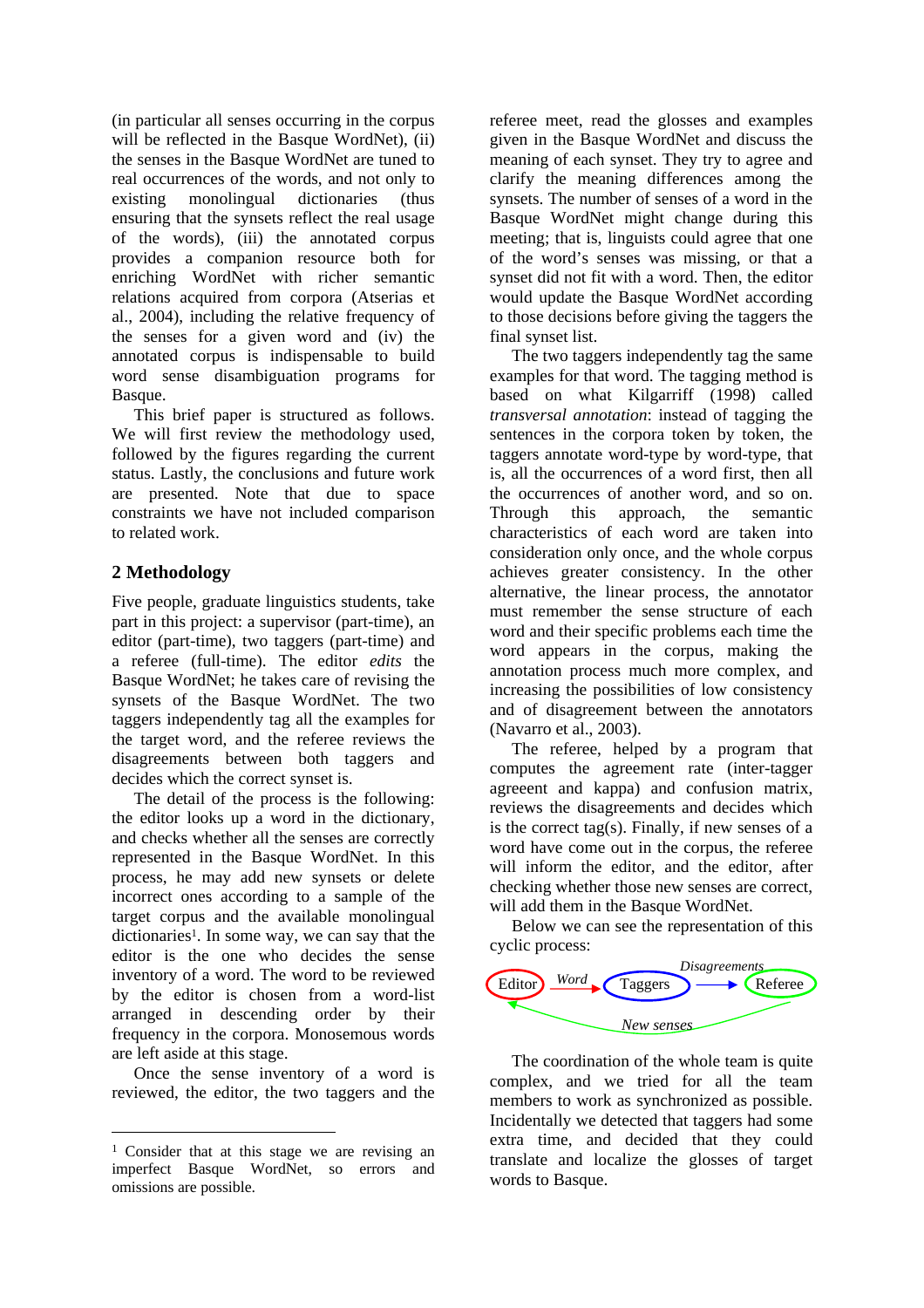## **2.1 Special Cases**

Some occurrences cannot be tagged with a synset because of some special reasons. We devised a detailed inventory of such cases, which are tagged as **Special Cases (SC)**.

#### *2.1.1 SC1: Word exists in WordNet but not its sense*

With this special case taggers mark those occurrences that do not match any of the synsets proposed by the editor. This mark is used to mark new senses.

## *2.1.2 SC2: Word does not exist in WordNet*

This special case was created to mark those words that appear in the corpus, but that have no synset in WordNet. Usually, these are words related to Basque culture, such as *ikastola* ('Basque school')*, trikitixa ('Basque dance*), etc. This special case was devised when we were unsure about what to do with new synsets. We finally decided that the editor introduces the new words before tagging, and therefore we never used this mark.

#### *2.1.3 SC3: Word is part of a Multiword Lexical Unit or is a lexicalized inflected form*

If a word occurrence is part of a multiword lexical unit taggers use this mark. For instance, if an occurrence of *urte* ('year') is followed by the word *berri* ('new'), it will be marked with Special Case 3, signalling that the word is part of a multiword: *urte berri* ('new year').

Another use of this special case is related to inflection. Some words can get a different meaning when they are inflected. In Basque some concepts are expressed in plural. For example, the Basque word *hitza* ('word') needs to be used in plural *hitzak* ('word**s**') to express the concept of 'lyrics' ('the text of a song').

## *2.1.4 SC4: Word is (a part of) a Named Entity.*

Sometimes, an occurrence may be a named entity or part of a named entity, and taggers mark it with this special case. This is the case for *herri* ('country') when occurring as *Euskal Herri* ('Basque Country').

## *2.1.5 SC5: The tagger is strongly uncertain*

This special case is available for those cases where the tagger is uncertain and does not know how to tag one occurrence. It is usually used when the context is not enough to disambiguate an occurrence.

## *2.1.6 SC6: Word was improperly lemmatized*

Some errors can have their source in lemmatization. For instance, the noun *etxe*  ('house') can get genitive-case: *etxe +*  genitive-case "*-ko*" *= etxeko* ('of house'). However, this form (*etxeko*) can be used as an adjective in Basque to express 'home-made': *etxeko gazta* ('home-made cheese'). These forms are quite difficult for the lemmatizer to detect, and as a consequence, the adjective *etxeko* is lemmatized as: *etxe* (noun) + genitive-case "*-ko*". Special Case 6 is used to mark this problematic cases.

## *2.1.7 SC7: Word is wrongly used*

Some occurrences in the corpora are wrongly used, i.e. they are misspellings or ungrammatical. This tag occurs with relatively high frequency due to the ongoing process of standardization of Basque. For instance, the corpus contains occurrences of the word *pake* which has recently been standardized as *bake*.

## **3 Current data of the Basque WordNet and the Basque Semcor**

Table 1 shows the current figures for the Basque WordNet.

The corpus under annotation was compiled with samples from a balanced corpus and a newspaper corpus. It comprises 300,000 words in total. Given that Basque is an agglutinative language, it has a higher lemma/word rate than English. Estimates in parallel corpora allow us to think that 300.000 words in Basque are comparable to 500.000 words in English.

|                      | <b>TOT</b> | N                |     | ADJ | ADV |
|----------------------|------------|------------------|-----|-----|-----|
| <b>Word Senses</b>   |            | 51423 41833 9450 |     | 140 |     |
| Lemmas               |            | 25755 22492 3368 |     | 50  |     |
| <b>Synsets</b>       |            | 31585 27880 3592 |     | 113 |     |
| Basque gaps (no lex) | 1439       | 1223             | 208 | 8   |     |
| <b>Proper Nouns</b>  |            |                  |     |     |     |

Table 1. Current figures for the Basque WordNet.

At the time of writing the methodology has been going for one year. Up to now, we have only worked with nouns and we have already done 56% of the occurrences (including monosemous nouns and nouns not in Wordnet). We estimate that the revision and tagging of the most frequent nouns (accounting for 50% of all the occurrences of polysemous nouns) will take a total of 18 months. At that stage we want to change the methodology and instead of having two